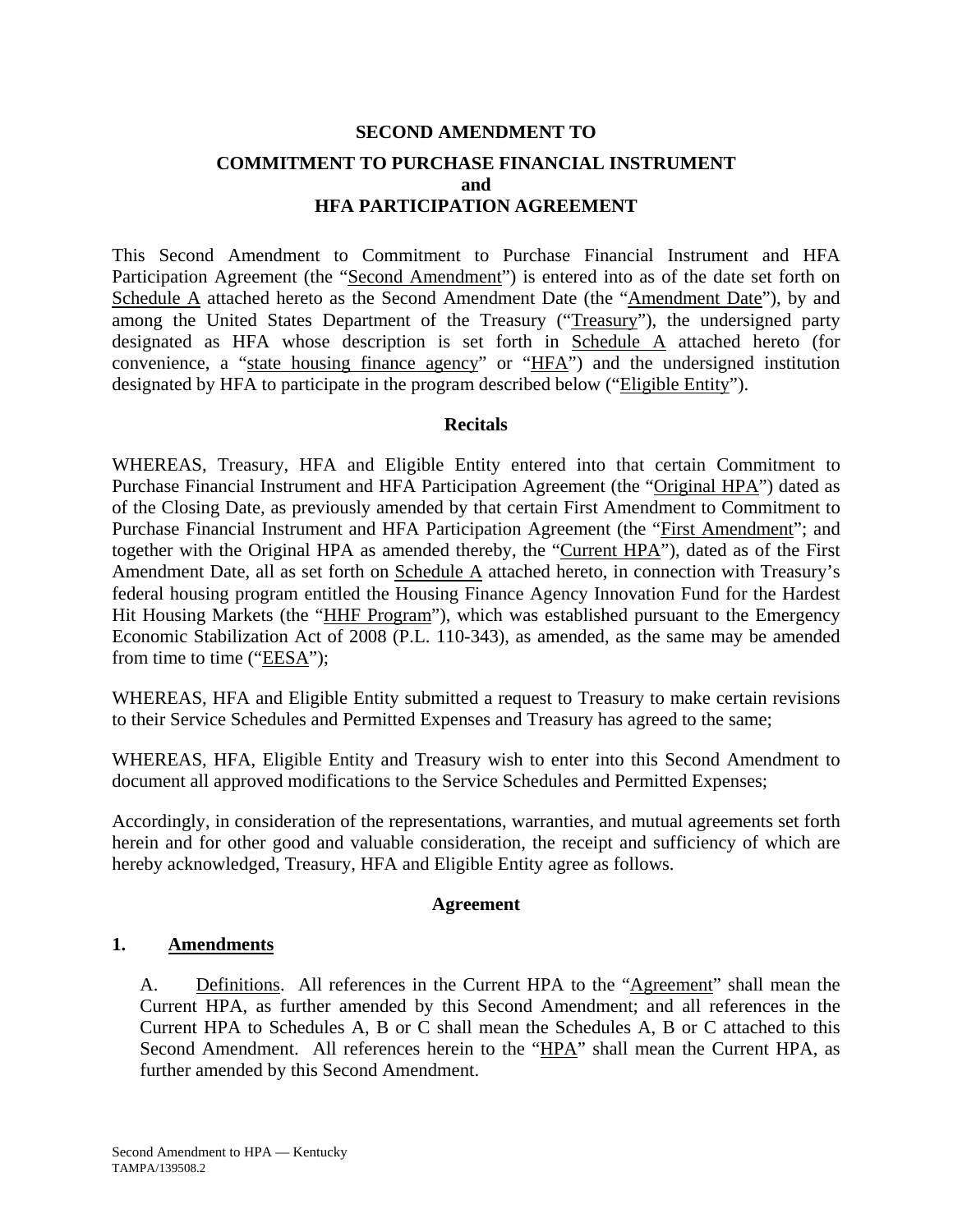B. Schedule A. Schedule A attached to the Current HPA is hereby deleted in its entirety and replaced with Schedule A attached to this Second Amendment.

C. Schedule B. Schedule B attached to the Current HPA is hereby deleted in its entirety and replaced with Schedule B attached to this Second Amendment.

D. Schedule C. Schedule C attached to the Current HPA is hereby deleted in its entirety and replaced with Schedule C attached to this Second Amendment.

## **2. Representations, Warranties and Covenants**

A. HFA and Eligible Entity. HFA and Eligible Entity, each for itself, make the following representations, warranties and covenants to Treasury and the truth and accuracy of such representations and warranties and compliance with and performance of such covenants are continuing obligations of HFA and Eligible Entity, each as to itself. In the event that any of the representations or warranties made herein cease to be true and correct or HFA or Eligible Entity breaches any of its covenants made herein, HFA or Eligible Entity, as the case may be, agrees to notify Treasury immediately and the same shall constitute an Event of Default under the HPA.

(1) HFA and Eligible Entity each hereby certifies, represents and warrants as of the date hereof that each of the representations and warranties of HFA or Eligible Entity, as applicable, contained in the HPA are true, correct, accurate and complete in all material respects as of the date hereof. All covenants of HFA or Eligible Entity, as applicable, contained in the HPA shall remain in full force and effect and neither HFA, nor Eligible Entity is in breach of any such covenant.

(2) Eligible Entity has the full corporate power and authority to enter into, execute, and deliver this Second Amendment and any other closing documentation delivered to Treasury in connection with this Second Amendment, and to perform its obligations hereunder and thereunder.

(3) HFA has the full legal power and authority to enter into, execute, and deliver this Second Amendment and any other closing documentation delivered to Treasury in connection with this Second Amendment, and to perform its obligations hereunder and thereunder.

## **3. Miscellaneous**

A. The recitals set forth at the beginning of this Second Amendment are true and accurate and are incorporated herein by this reference.

B. Capitalized terms used but not defined herein shall have the meanings ascribed to them in the HPA.

C. Any provision of the HPA that is determined to be prohibited or unenforceable in any jurisdiction shall, as to such jurisdiction, be ineffective to the extent of such prohibition or unenforceability without invalidating the remaining provisions of the HPA, and no such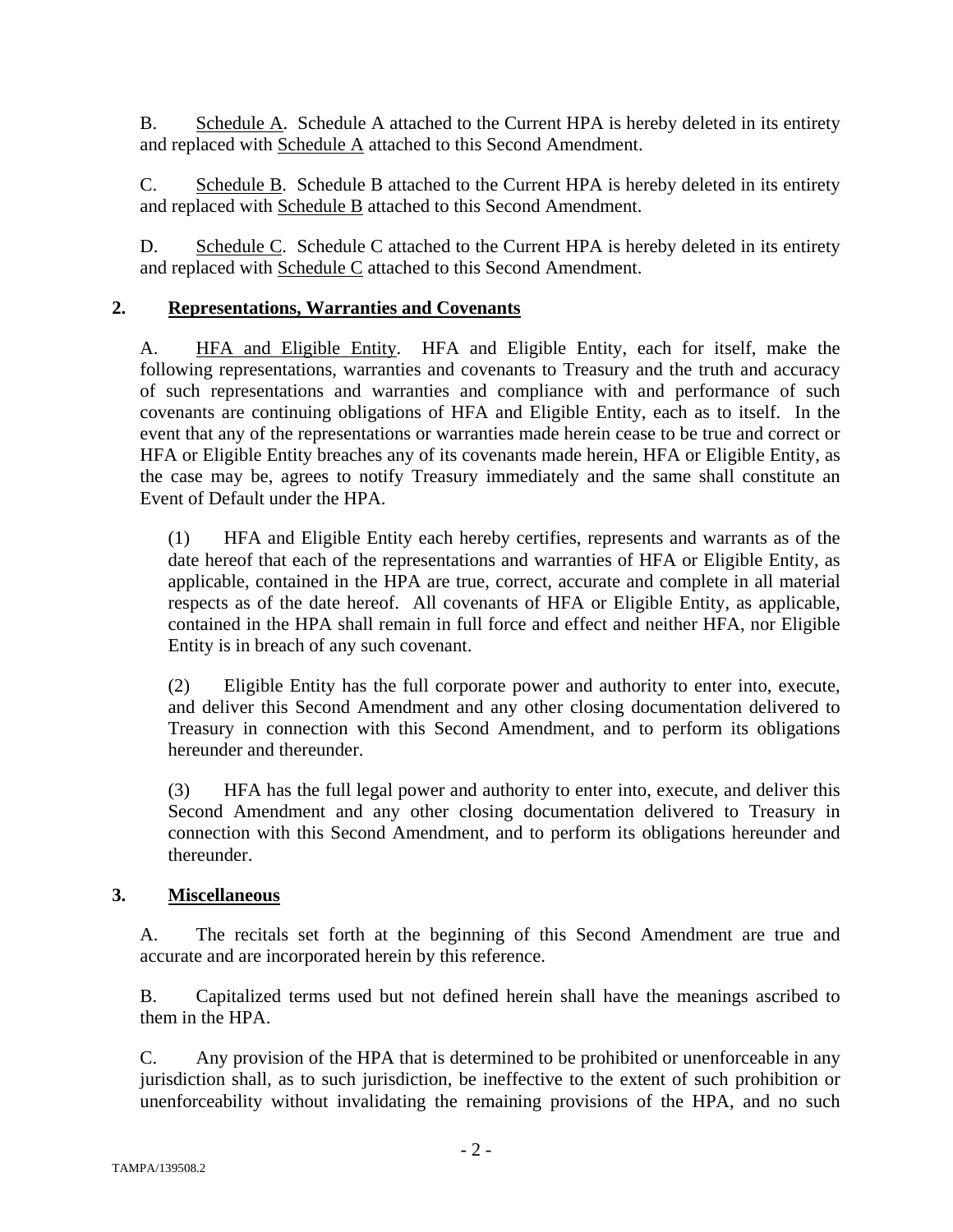prohibition or unenforceability in any jurisdiction shall invalidate such provision in any other jurisdiction.

D. This Second Amendment may be executed in two or more counterparts (and by different parties on separate counterparts), each of which shall be deemed an original, but all of which together shall constitute one and the same instrument. Facsimile or electronic copies of this Second Amendment shall be treated as originals for all purposes.

## [SIGNATURE PAGE FOLLOWS; REMAINDER OF PAGE INTENTIONALLY LEFT BLANK]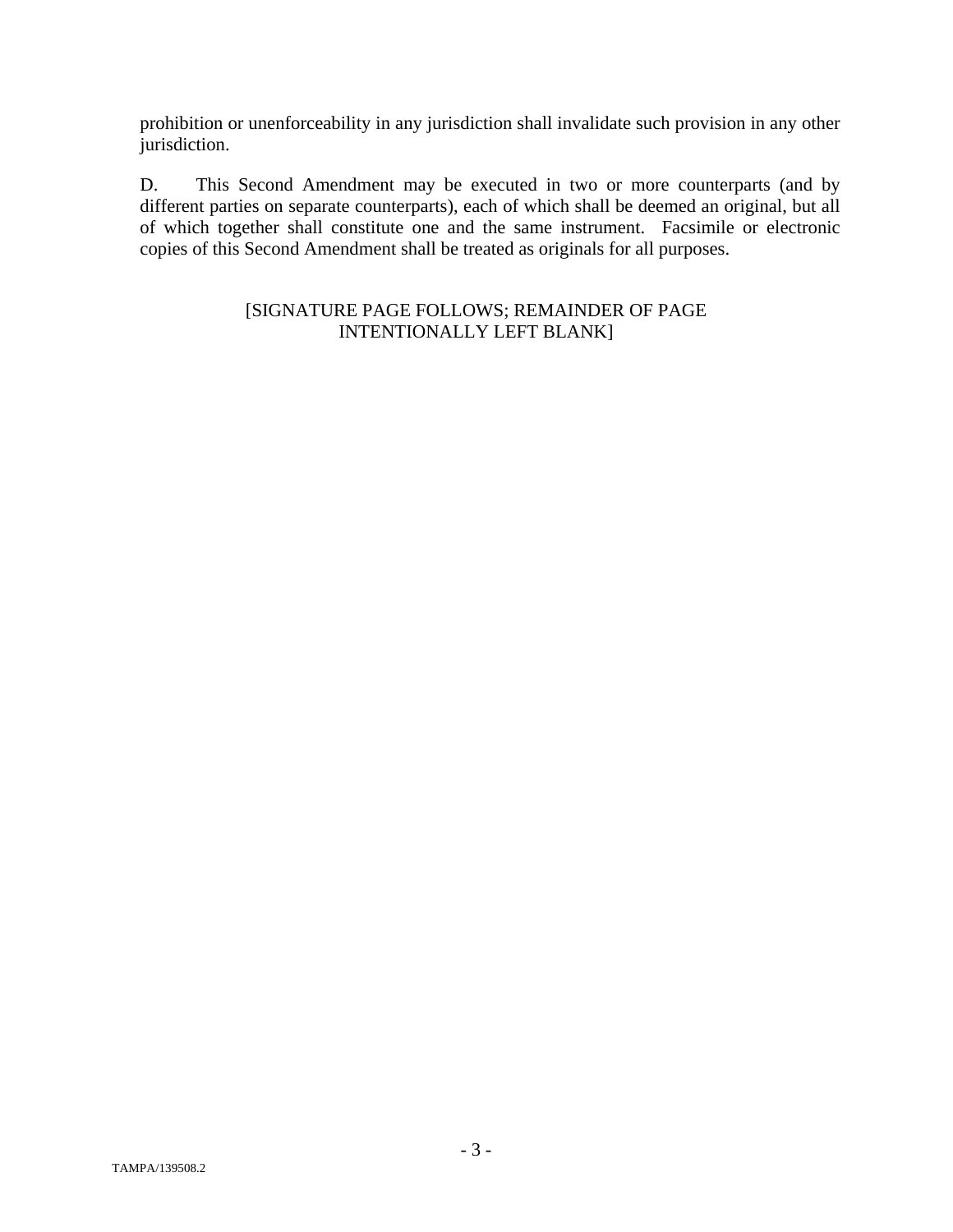**In Witness Whereof**, HFA, Eligible Entity and Treasury by their duly authorized officials hereby execute and deliver this Second Amendment to Commitment to Purchase Financial Instrument and HFA Participation Agreement as of the Amendment Date.

## **HFA**: **TREASURY**:

KENTUCKY HOUSING CORPORATION UNITED STATES DEPARTMENT OF THE **TREASURY** 

By: /s/ Richard L. McQuady By: Name: Richard L. McQuady Name: Timothy G. Massad

Title: Chief Executive Officer Title: Acting Assistant Secretary for Financial Stability

## **ELIGIBLE ENTITY**:

KENTUCKY HOUSING CORPORATION

By: /s/ Richard L. McQuady Name: Richard L. McQuady Title: Chief Executive Officer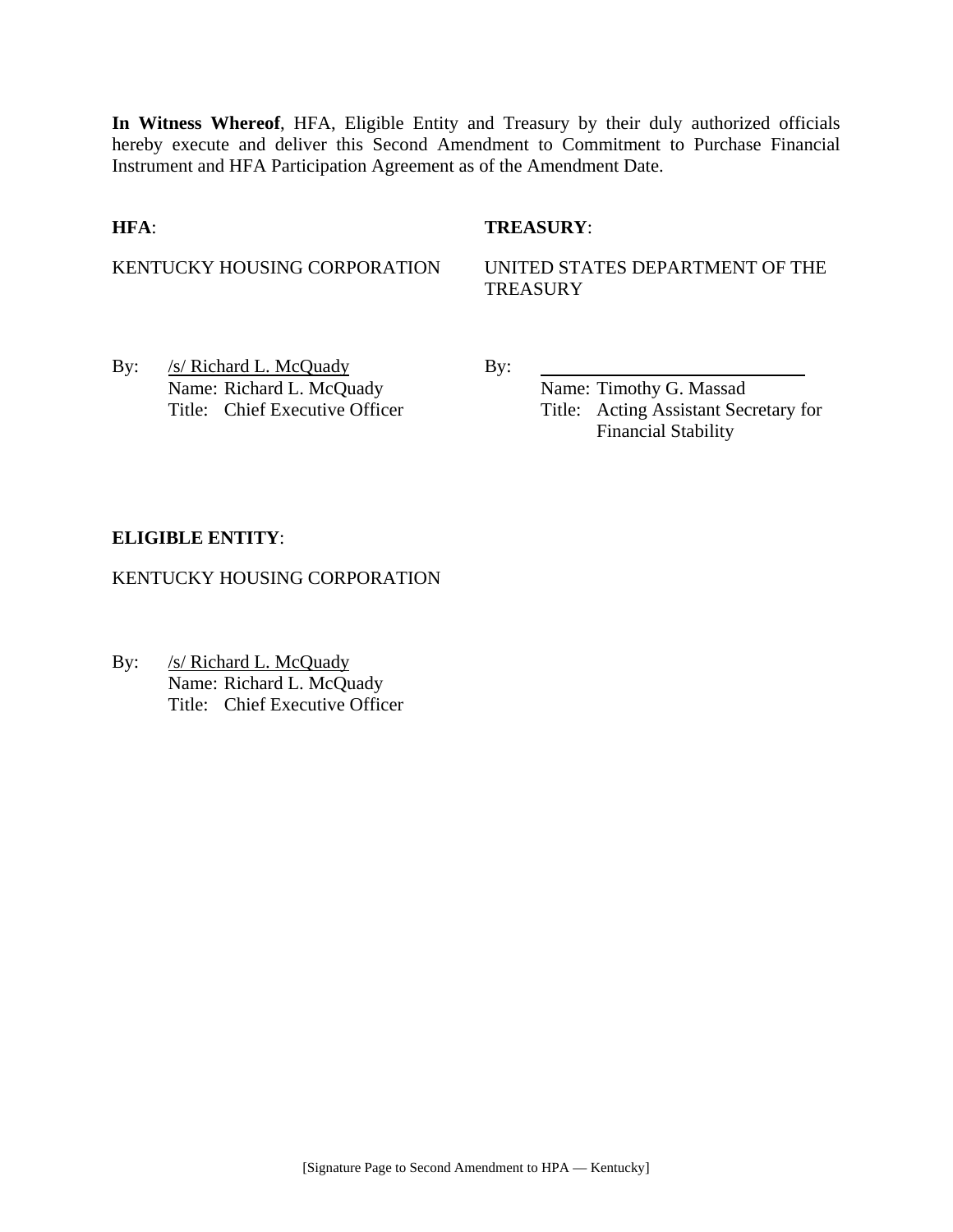In Witness Whereof, HFA, Eligible Entity and Treasury by their duly authorized officials hereby execute and deliver this Second Amendment to Commitment to Purchase Financial Instrument and HFA Participation Agreement as of the Amendment Date.

#### HFA:

## **TREASURY:**

KENTUCKY HOUSING CORPORATION

UNITED STATES DEPARTMENT OF THE TREASURY

By:

By:

Name: Richard L. McQuady Title: Chief Executive Officer

Name: Timothy G. Massad Title: Acting Assistant Secretary for Financial Stability

## **ELIGIBLE ENTITY:**

KENTUCKY HOUSING CORPORATION

By:

Name: Richard L. McQuady Title: Chief Executive Officer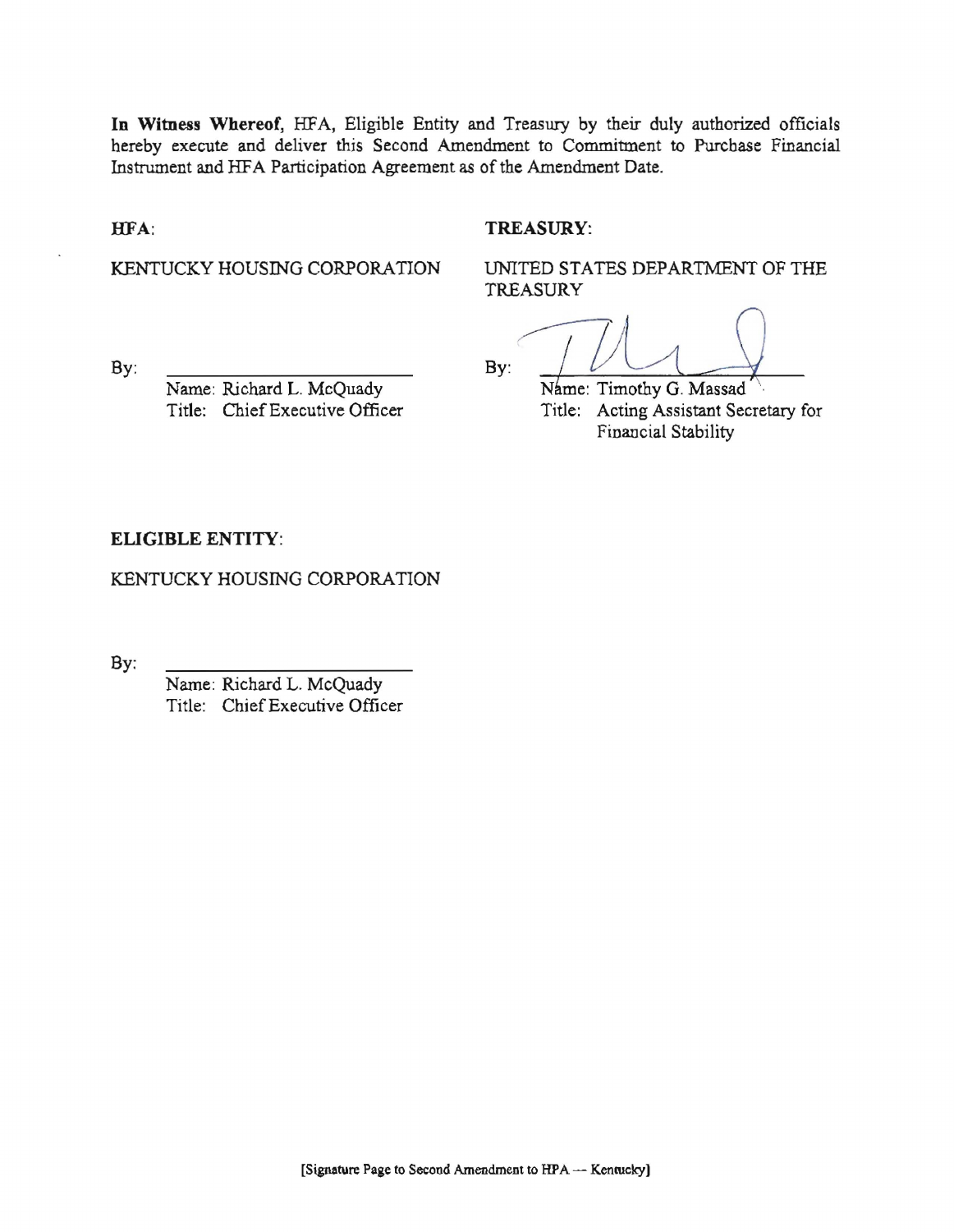# **EXHIBITS AND SCHEDULES**

Schedule A Basic Information<br>Schedule B Service Schedules

Schedule B Service Schedules<br>Schedule C Permitted Expenses

Permitted Expenses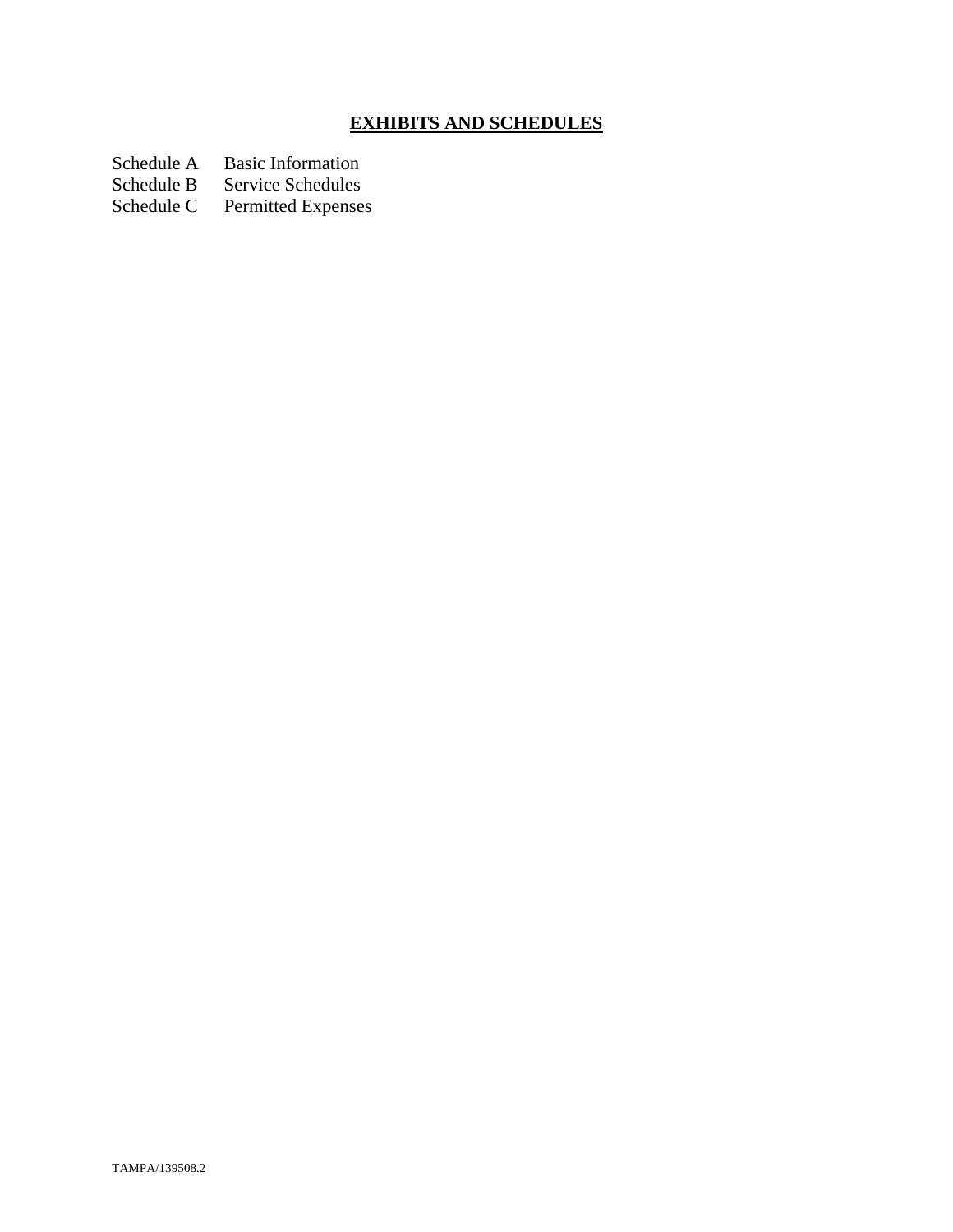## **SCHEDULE A**

# **BASIC INFORMATION**

| Eligible Entity Information:            |                                                   |
|-----------------------------------------|---------------------------------------------------|
| Name of the Eligible Entity:            | Kentucky Housing Corporation <sup>1</sup>         |
|                                         |                                                   |
| Corporate or other organizational form: | independent, <i>de jure</i> Municipal Corporation |
|                                         |                                                   |
| Jurisdiction of organization:           | Kentucky                                          |
|                                         |                                                   |
| Notice Information:                     |                                                   |
|                                         |                                                   |

| <b>HFA</b> Information:<br>Name of HFA:                                             | Kentucky Housing Corporation <sup>1</sup>          |
|-------------------------------------------------------------------------------------|----------------------------------------------------|
| Organizational form:                                                                | independent, <i>de jure</i> Municipal Corporation  |
| Date of Application:                                                                | September 1, 2010                                  |
| Date of Action Plan:                                                                | September 1, 2010                                  |
| Notice Information:                                                                 | Same as notice information for Eligible<br>Entity. |
| <b>Program Participation Cap:</b>                                                   | \$148,901,875.00                                   |
| Portion of Program Participation Cap<br><b>Representing Original HHF Funds:</b>     | \$55,588,050.00                                    |
| Portion of Program Participation Cap<br><b>Representing Unemployment HHF Funds:</b> | \$55,588,050.00                                    |
| Permitted Expenses:                                                                 | \$23,901,875.00                                    |

1

<sup>1</sup> References in the Agreement to the term "HFA" shall mean the Kentucky Housing Corporation ("KHC") in its capacity as HFA as such term is used in the Agreement; and references in the Agreement to the term "Eligible Entity" shall mean KHC, in its capacity as Eligible Entity as such term is used in the Agreement.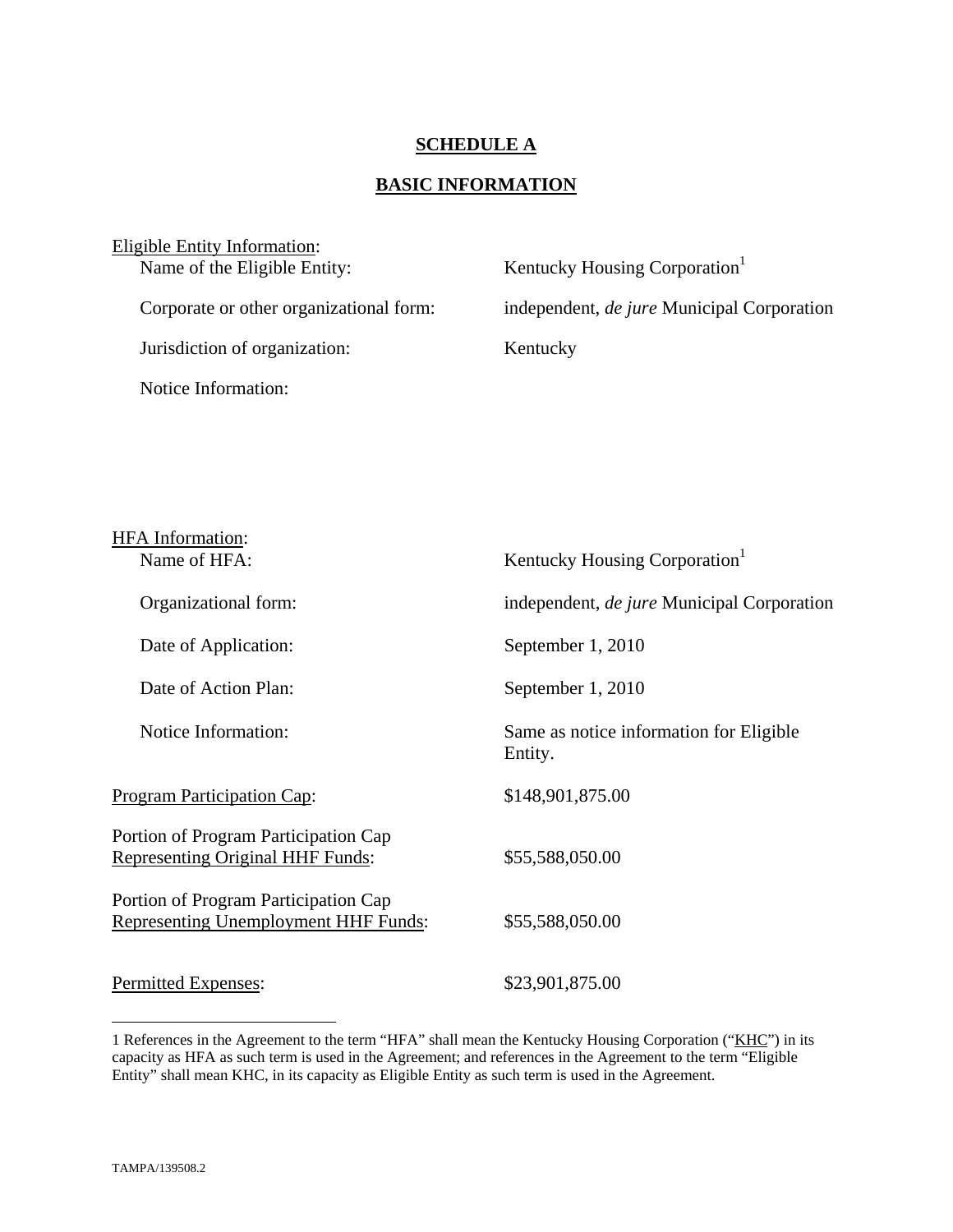| Closing Date:                                   | September 23, 2010                                                                                                                                     |
|-------------------------------------------------|--------------------------------------------------------------------------------------------------------------------------------------------------------|
| <b>First Amendment Date:</b>                    | September 29, 2010                                                                                                                                     |
| <b>Second Amendment Date:</b>                   | December 16, 2010                                                                                                                                      |
| Eligible Entity Depository Account Information: | See account information set forth in the<br>Depository Account Control Agreement<br>between Treasury and Eligible Entity<br>regarding the HHF Program. |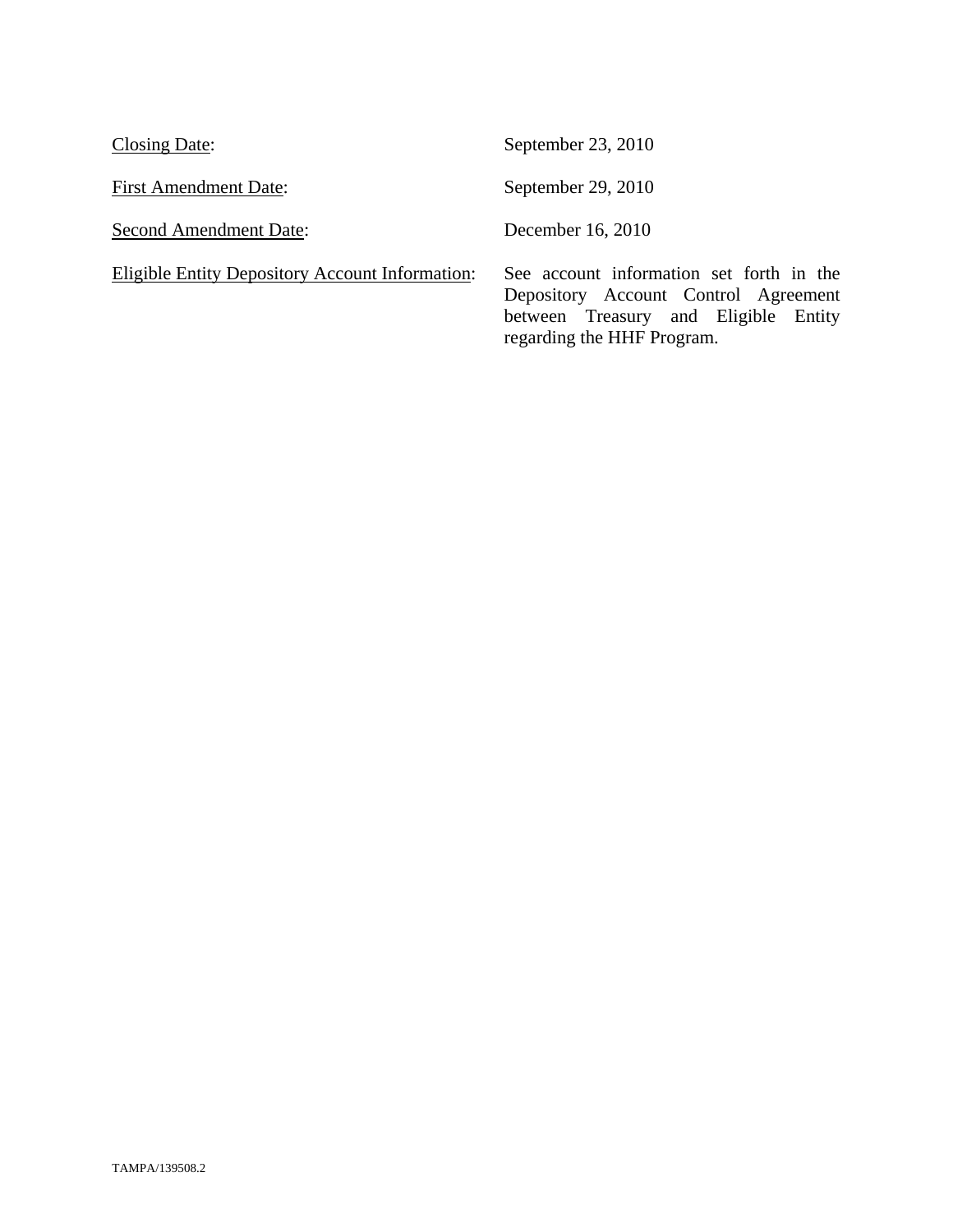## **SCHEDULE B**

## **SERVICE SCHEDULES**

The Service Schedules attached as Schedule B to the Current HPA are hereby deleted in their entirety and replaced with the attached Service Schedules (numbered sequentially as Service Schedule B-1, Service Schedule B-2, et. seq.), which collectively comprise Schedule B to the HPA.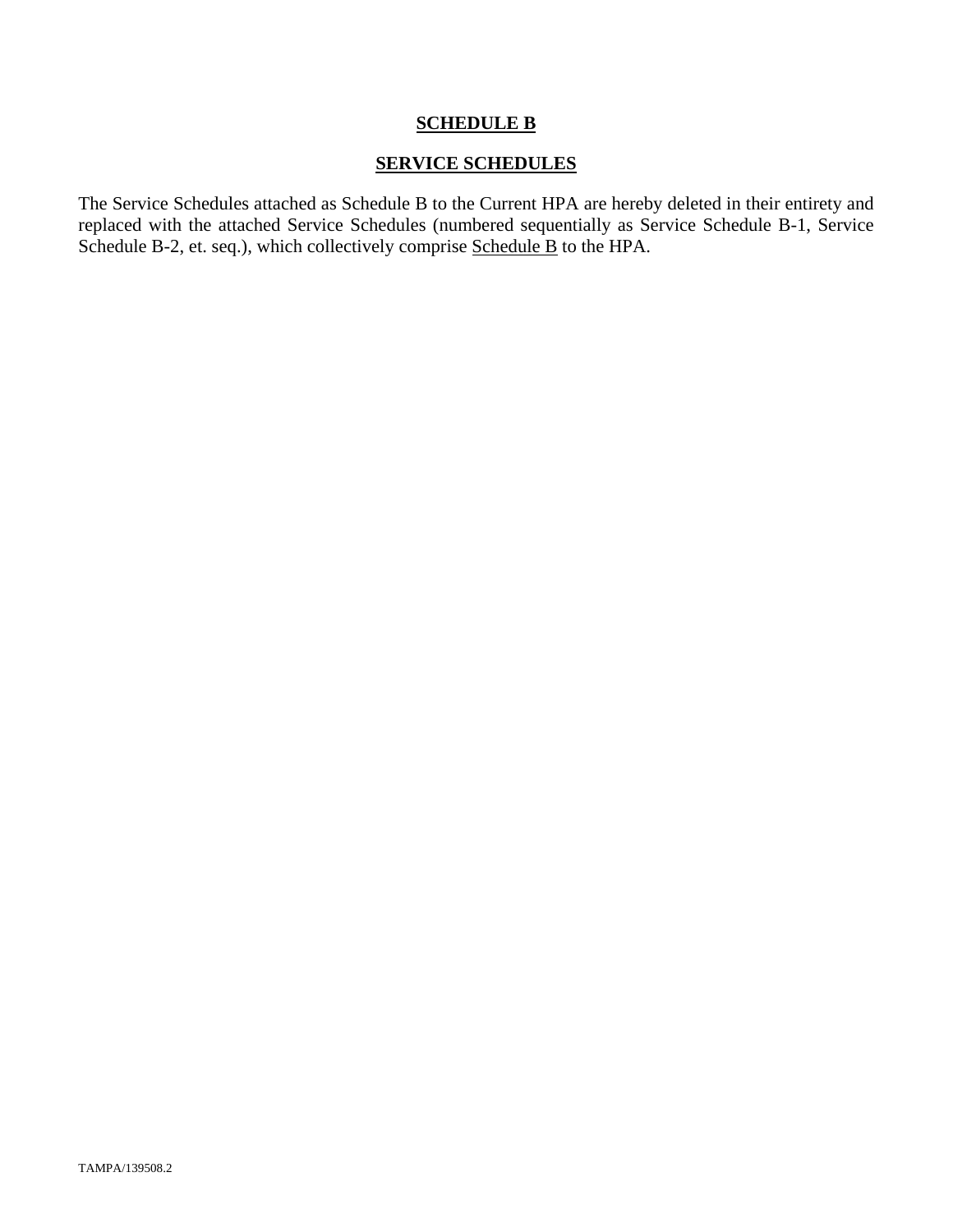# **SERVICE SCHEDULE B-1**

# **KENTUCKY HOUSING CORPORATION**

## **KENTUCKY UNEMPLOYMENT BRIDGE PROGRAM**

# **Summary Guidelines**

| 1. | <b>Program Overview</b>                                                             | The Kentucky Housing Corporation's (KHC) Kentucky<br>Unemployment Bridge Program (UBP) will provide funds to<br>lenders and servicers on behalf of qualified homeowners who<br>are delinquent on their mortgage payments or anticipate default<br>due to unemployment or substantial underemployment (loss of<br>income). Maximum assistance per household is set at \$12,500.<br>There is a time limit of 12 months for households to utilize the<br>assistance – assistance ends at the earlier to occur of 12 months<br>from the loan closing or receipt of \$12,500 in assistance, so long<br>as other conditions of eligibility are met and continue. Funds<br>will be available on a first-come/first-served basis.<br>Borrowers will enter the UBP through the statewide<br>Homeownership Protection Center operated by KHC.<br>Applications will be processed by housing counseling agencies<br>who will return the application to KHC for final underwriting,<br>loan closing, disbursements and loan servicing. Borrowers will<br>not be required to make any portion of the monthly payment. If<br>a household qualifies for the UBP, program funds will be used<br>for 100 percent of the monthly payment. |
|----|-------------------------------------------------------------------------------------|------------------------------------------------------------------------------------------------------------------------------------------------------------------------------------------------------------------------------------------------------------------------------------------------------------------------------------------------------------------------------------------------------------------------------------------------------------------------------------------------------------------------------------------------------------------------------------------------------------------------------------------------------------------------------------------------------------------------------------------------------------------------------------------------------------------------------------------------------------------------------------------------------------------------------------------------------------------------------------------------------------------------------------------------------------------------------------------------------------------------------------------------------------------------------------------------------------------------|
| 2. | <b>Program Goals</b>                                                                | To prevent avoidable foreclosure for homeowners who have<br>experienced loss of income due to unemployment or substantial<br>underemployment by providing funds to pay the household's<br>mortgage payments during the period of<br>unemployment/underemployment and for two months after re-<br>employment, if needed, up to the maximum dollar threshold for<br>assistance of \$12,500.                                                                                                                                                                                                                                                                                                                                                                                                                                                                                                                                                                                                                                                                                                                                                                                                                              |
| 3. | <b>Target Population /</b><br><b>Areas</b>                                          | The UBP will be available statewide. No specific population is<br>targeted. During the first 12 months of the UBP, \$10,000,000<br>will be set aside to serve rural counties.                                                                                                                                                                                                                                                                                                                                                                                                                                                                                                                                                                                                                                                                                                                                                                                                                                                                                                                                                                                                                                          |
| 4. | <b>Total Allocation</b><br>(Excluding<br><b>Administrative</b><br><b>Expenses</b> ) | \$125,000,000.00                                                                                                                                                                                                                                                                                                                                                                                                                                                                                                                                                                                                                                                                                                                                                                                                                                                                                                                                                                                                                                                                                                                                                                                                       |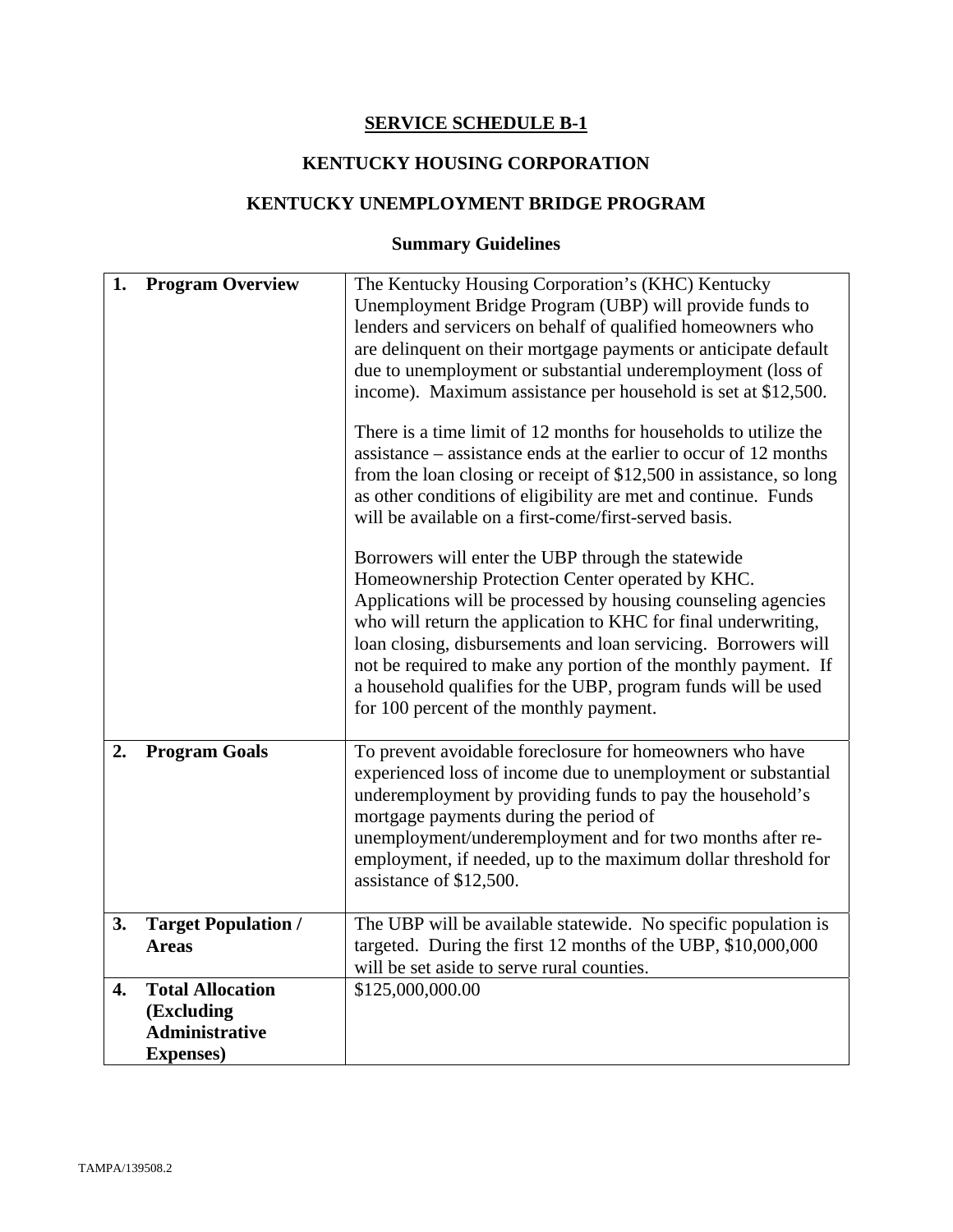| 5.<br><b>Borrower Eligibility</b><br>Criteria               | All borrowers must submit a hardship affidavit<br>documenting inability to pay their mortgage.                                                                                                                                                                                                      |  |
|-------------------------------------------------------------|-----------------------------------------------------------------------------------------------------------------------------------------------------------------------------------------------------------------------------------------------------------------------------------------------------|--|
|                                                             | Housing counselors and KHC will determine eligibility for the<br>UBP. Eligible households must meet ALL of the following<br>requirements:                                                                                                                                                           |  |
|                                                             | The homeowners must be legal U.S. residents.                                                                                                                                                                                                                                                        |  |
|                                                             | The financial hardship (loss of employment income)<br>٠<br>must have occurred after January 1, 2009.                                                                                                                                                                                                |  |
|                                                             | Monthly payment of principal, interest, taxes and<br>$\bullet$<br>insurance (PITI) including both first and second lien<br>mortgages must exceed 31 percent of the borrower's<br>monthly gross income at time of application for the HHF<br>funds, including any unemployment benefits.             |  |
|                                                             | The homeowner's cash reserves cannot exceed three<br>$\bullet$<br>months, excluding retirement. For purposes of the UBP,<br>"cash reserves" is defined as non-retirement liquid assets<br>sufficient to pay the household's PITI for their home<br>$mortgage(s)$ .                                  |  |
|                                                             | The homeowner must be experiencing a financial<br>$\bullet$<br>hardship due to involuntary loss or reduction in<br>homeowner's income documented by an executed<br>hardship affidavit. Unemployment or underemployment<br>as the result of a documented short-term disability will<br>also qualify. |  |
|                                                             | Payments due on the homeowner's mortgage(s) must<br>$\bullet$<br>have been current for 6 months preceding the<br>unemployment and/or underemployment event.                                                                                                                                         |  |
|                                                             | The homeowner must agree to provide monthly<br>verification of continued program-qualifying financial<br>hardship due to unemployment or substantial<br>underemployment during the term of UBP participation.                                                                                       |  |
|                                                             | The homeowner must be currently seeking employment<br>and/or participating in a job training/educational<br>program with the goal of obtaining employment during<br>the term of assistance.                                                                                                         |  |
| <b>Property / Loan</b><br>6.<br><b>Eligibility Criteria</b> | Property/Loan Eligibility Requirements:                                                                                                                                                                                                                                                             |  |
|                                                             | Owner-occupied primary residence located in Kentucky.                                                                                                                                                                                                                                               |  |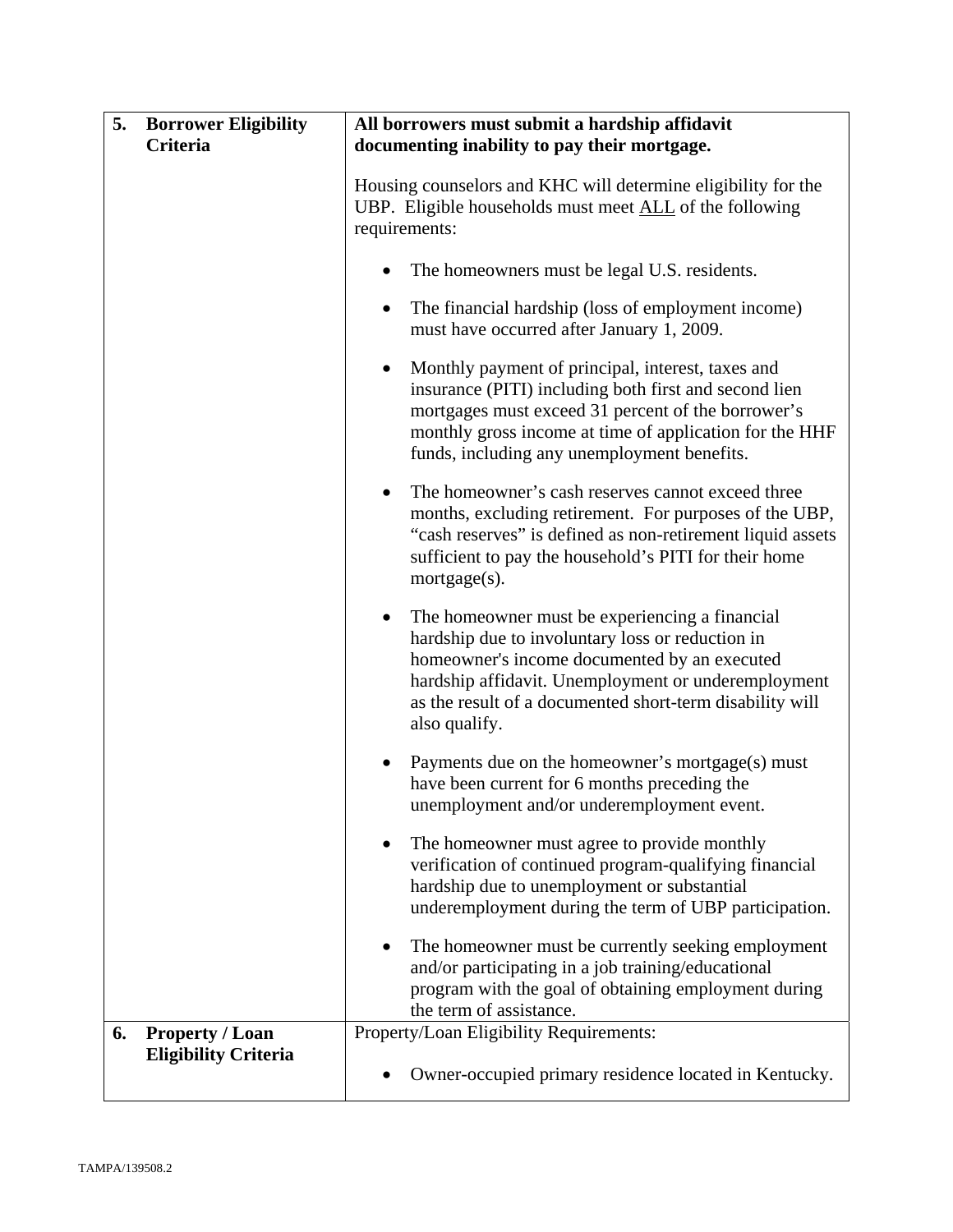|                                 | Combined loan-to-value cannot exceed 125% and a<br>maximum of \$275,000.                                                                                                                                                                           |  |
|---------------------------------|----------------------------------------------------------------------------------------------------------------------------------------------------------------------------------------------------------------------------------------------------|--|
|                                 | Existing single-family homes or condominiums (attached<br>$\bullet$<br>or detached) and manufactured or mobile homes on<br>foundations permanently affixed to real estate owned by<br>the borrower.                                                |  |
| 7.<br><b>Program Exclusions</b> | A household is not eligible for the UBP if:                                                                                                                                                                                                        |  |
|                                 | Borrower's total unpaid principal balances exceed<br>$\bullet$<br>\$275,000, including first and second mortgages<br>combined.                                                                                                                     |  |
|                                 | Borrower owns other real property                                                                                                                                                                                                                  |  |
|                                 | Borrower's hardship is a result of voluntary resignation<br>$\bullet$<br>of employment or voluntary reduction in hours or<br>income.                                                                                                               |  |
|                                 | Borrower has consummated a cash-out refinance after<br>January 2009, unless the proceeds were used for<br>improvement of the subject property or for debt<br>consolidation (KHC reserves the right to make a final<br>determination in all cases). |  |
|                                 | Borrower's application is for a second home or<br>$\bullet$<br>investment properties.                                                                                                                                                              |  |
|                                 | Borrower is participating in or eligible for other loss<br>٠<br>mitigation options.                                                                                                                                                                |  |
|                                 | Borrower does not occupy the property as its primary<br>residence.                                                                                                                                                                                 |  |
|                                 | Borrower's present household income is sufficient to pay<br>mortgage expenses (mortgage payment does not exceed<br>31 percent of gross income).                                                                                                    |  |
|                                 | The UBP will not fund job training costs.                                                                                                                                                                                                          |  |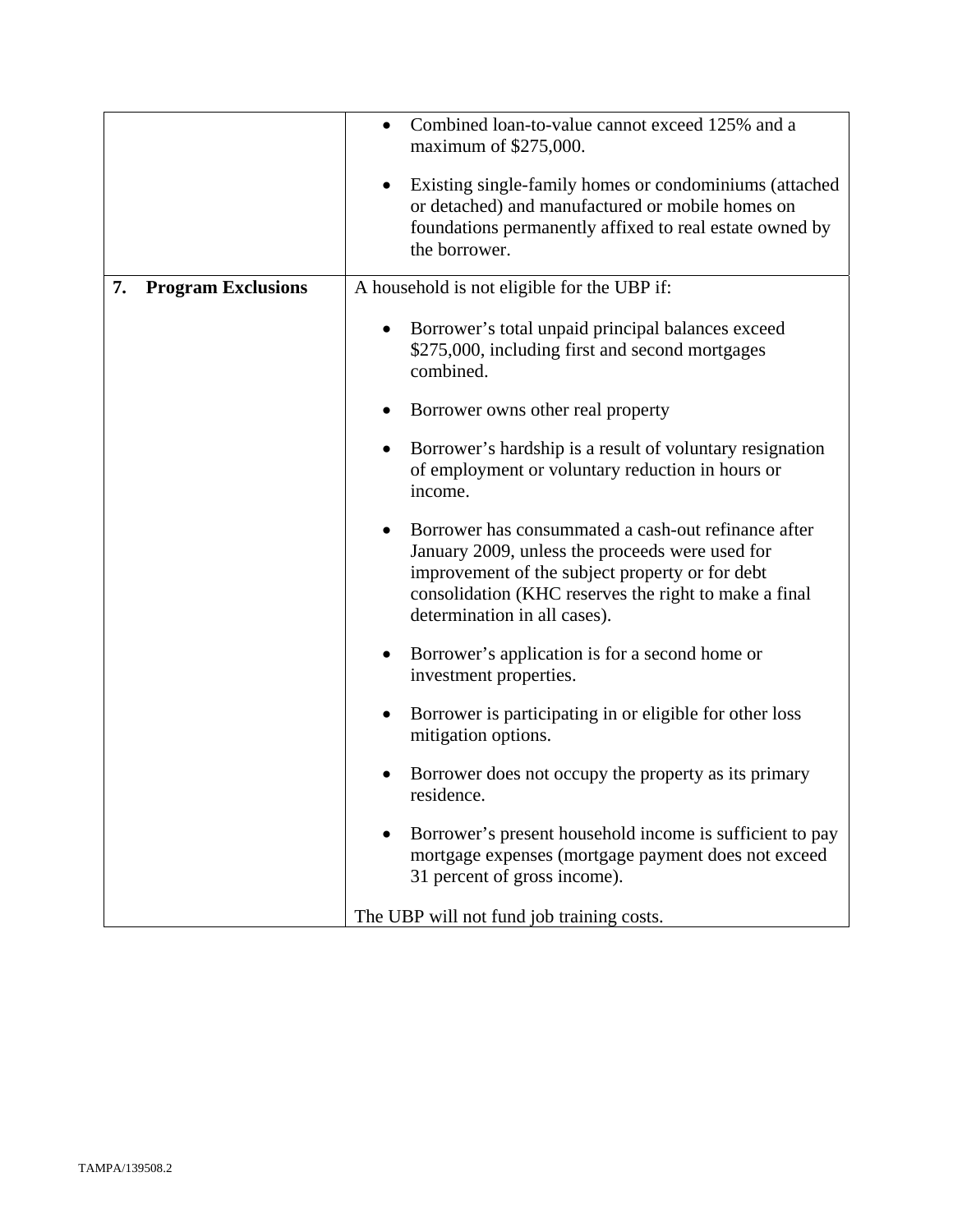| 8. | <b>Structure of Assistance</b>                                                 | All assistance will be structured as a 0% interest, non-<br>amortizing, forgivable, nonrecourse loan, secured by a                                                                                                                                                                                                                                                                                                                                    |  |
|----|--------------------------------------------------------------------------------|-------------------------------------------------------------------------------------------------------------------------------------------------------------------------------------------------------------------------------------------------------------------------------------------------------------------------------------------------------------------------------------------------------------------------------------------------------|--|
|    |                                                                                | junior lien on the property, which will be forgiven 20<br>percent each year over five years.                                                                                                                                                                                                                                                                                                                                                          |  |
|    |                                                                                | The loan will only be repayable if the borrower sells the<br>property before the period expires and there is sufficient equity<br>to pay the loan.                                                                                                                                                                                                                                                                                                    |  |
|    |                                                                                | All funds returned to the UBP may be recycled until December<br>31, 2017, thereafter they will be returned to Treasury.                                                                                                                                                                                                                                                                                                                               |  |
| 9. | <b>Per Household</b><br><b>Assistance</b>                                      | Estimated Median - \$9,600<br>Maximum Assistance - \$12,500                                                                                                                                                                                                                                                                                                                                                                                           |  |
|    | 10. Duration of Assistance                                                     | Payment of assistance will end on the first to occur of: (1) 12<br>months from assistance loan closing date, (2) two months after<br>re-employment, (3) the expenditure of the maximum amount of<br>assistance $(\$12,500)$ or $(4)$ the household no longer complies<br>with other required program provisions.                                                                                                                                      |  |
|    |                                                                                | In the case of a new qualifying event of unemployment or<br>underemployment, the household may re-apply for assistance.<br>Provided, however that new assistance will be made available<br>only to the extent assistance is available, up to the maximum<br>total assistance for the household and the maximum time period<br>for assistance has not been exhausted.                                                                                  |  |
|    | 11. Estimated Number of<br>Participating<br><b>Households</b>                  | KHC is estimating that between 10,000 and 15,000 households<br>will be served over the term of the UBP.                                                                                                                                                                                                                                                                                                                                               |  |
|    | 12. Program Inception /<br><b>Duration</b>                                     | KHC will implement the UBP in two stages, with the first loan<br>closings expected within 90 days after approval by Treasury.<br>This first phase of the UBP will serve as a pilot period. Full<br>implementation to all qualified borrowers statewide would be<br>within 180 days of approval of the plan by Treasury and is<br>anticipated to last three years.                                                                                     |  |
|    | 13. Program Interaction<br>with Other Programs<br>(e.g. other HFA<br>programs) | The UBP will be leveraged with existing programs including the<br>Homeownership Protection Center (HPC), the Homeownership<br>Education and Counseling Program funded through HUD and<br>KHC and the NeighborWorks Foreclosure Mitigation<br>Counseling Program (NFMC). Homeowners who participate in<br>the UBP will work with a KHC-approved counselor and utilize<br>the Homeownership Protection Center website for their initial<br>information. |  |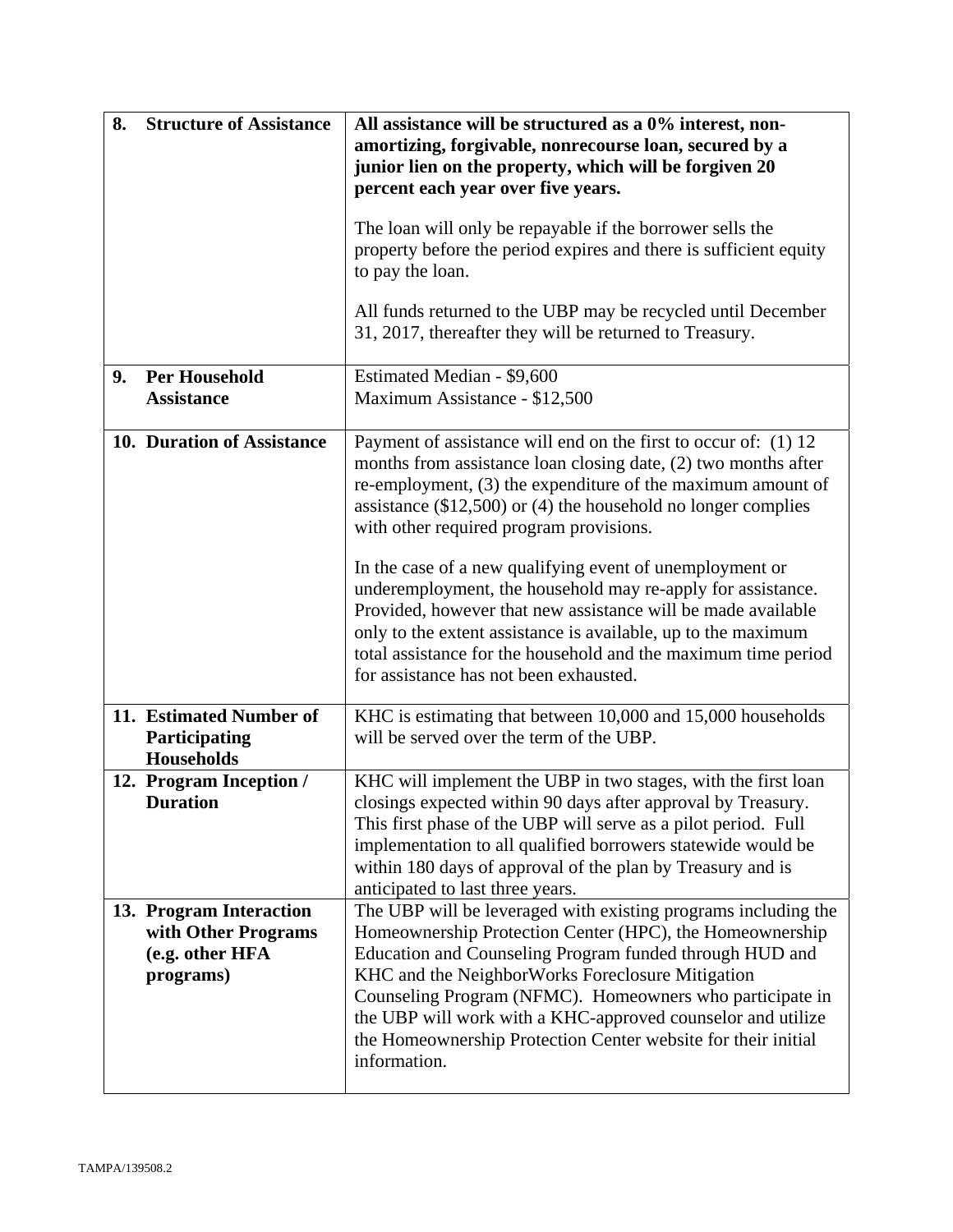| 14. Program Interactions<br>with HAMP                                   | KHC and housing counselors will assist borrowers in ensuring<br>households will have used all other loss mitigation options,<br>including HAMP UP, before being eligible for UBP funds.<br>HHF funds will only be used to pay for counseling that is<br>necessary and incidental to participation in the UBP program. |
|-------------------------------------------------------------------------|-----------------------------------------------------------------------------------------------------------------------------------------------------------------------------------------------------------------------------------------------------------------------------------------------------------------------|
| 15. Program Leverage with<br><b>Other Financial</b><br><b>Resources</b> | No investor match is required for this program.<br>This program will not be combined with other financial<br>resources.                                                                                                                                                                                               |
| 16. Qualify as an<br>Unemployment<br><b>Program</b>                     | $\overline{\mathsf{d}}$ Yes<br>$\Box$ No                                                                                                                                                                                                                                                                              |